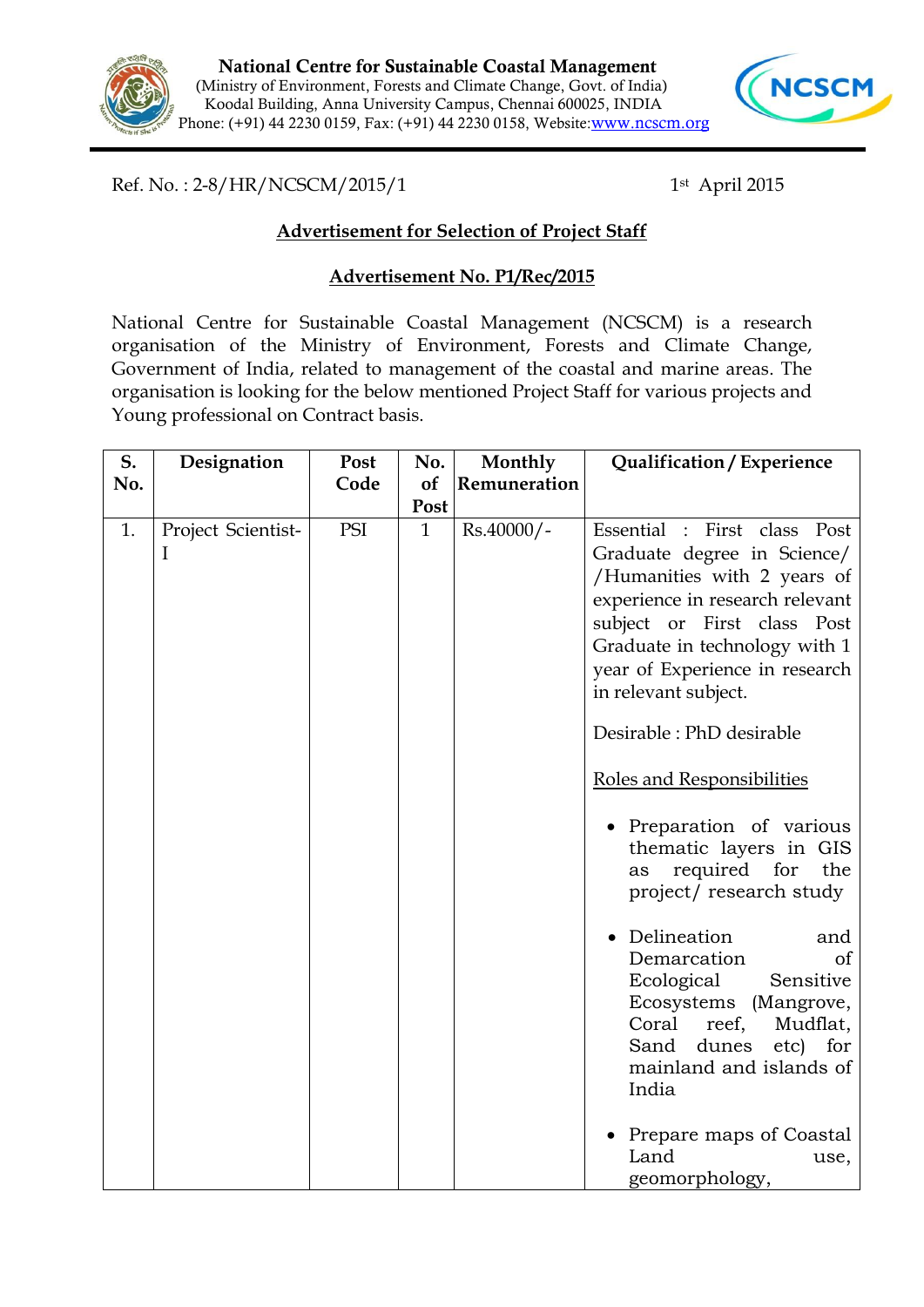|    |                         |       |                |               | Transport and Drainage<br>for Indian Coast and<br>Andaman and Nicobar<br>Islands<br>using<br>High<br>Satellite<br>resolution<br>Images.<br>• Preparation of ICRZ and<br>for<br><b>IIMP</b><br>habited<br>and<br>uninhabited Islands<br>of<br>Andaman<br>Nicobar<br>&<br>based on IPZ 2011<br>• Creation of Biodiversity<br>information system                                                                                                                                                                                                                     |
|----|-------------------------|-------|----------------|---------------|-------------------------------------------------------------------------------------------------------------------------------------------------------------------------------------------------------------------------------------------------------------------------------------------------------------------------------------------------------------------------------------------------------------------------------------------------------------------------------------------------------------------------------------------------------------------|
| 2. | Project<br>Associate    | PA    | $\overline{4}$ | $Rs.30,000/-$ | Essential : First Class Post<br>Graduate degree in Natural<br>Science/ with one years of<br>experience<br>in<br>research/<br>teaching or First class post-<br>Graduate in Technology<br>Desirable: PhD<br>Roles and Responsibilities<br>· Delineation of High Tide<br>Line using high resolution<br>satellite imagery and/ or<br>aerial photographs<br>Mapping of land use/<br>land cover using satellite<br>images<br>Interpretation of Coastal<br>Geomorphology<br>for<br><b>Indian Coast</b><br>To prepare Sand<br>dune<br>Ortho<br>mapping<br>using<br>images |
| 3. | Project<br>Associate-II | PA-II | $\mathbf{1}$   | $Rs.25,000/-$ | Essential : First Class Post<br>Graduate degree in Natural<br>Science/ with one years of<br>experience<br>in<br>research/<br>teaching or First class post-<br>Graduate in Technology                                                                                                                                                                                                                                                                                                                                                                              |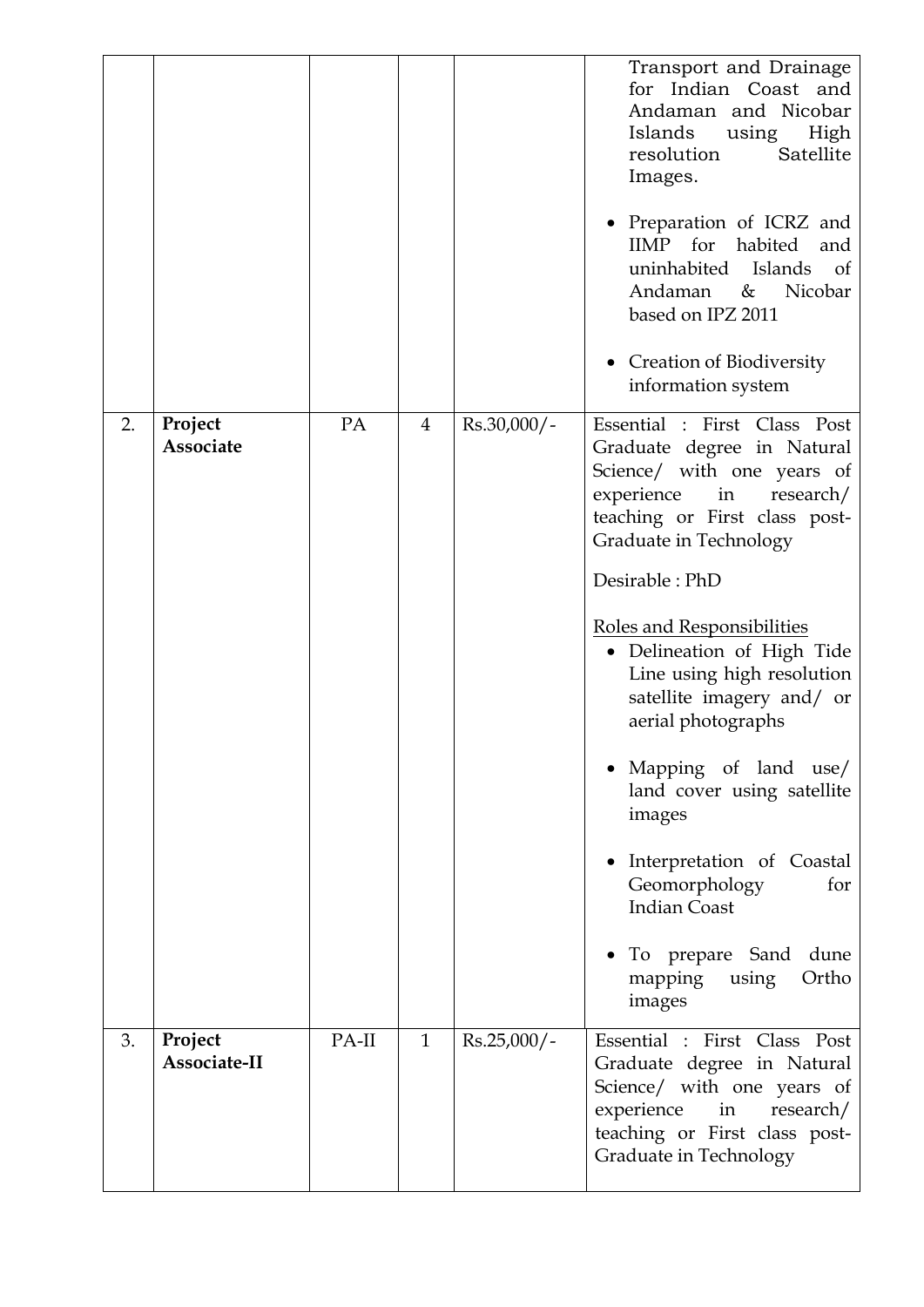|    |                          |        |              |            | Desirable: PhD                                                                                                                                                                                                                                                                                                                                                                                                                                               |
|----|--------------------------|--------|--------------|------------|--------------------------------------------------------------------------------------------------------------------------------------------------------------------------------------------------------------------------------------------------------------------------------------------------------------------------------------------------------------------------------------------------------------------------------------------------------------|
|    |                          |        |              |            | Roles and Responsibilities<br>• Preparation of<br>Wind<br>Speed Distribution map at<br><b>Different Depths</b><br>Mapping Wind Energy<br>blocks for indian Coast<br>• Identify high potential<br>wind Energy sites along<br>the Coast of India                                                                                                                                                                                                               |
|    |                          |        |              |            | • Preparation of<br>solar<br>Energy Distribution map<br>at different depths                                                                                                                                                                                                                                                                                                                                                                                  |
| 4. | Young<br>Professional -1 | $YP-1$ | $\mathbf{1}$ | Rs.38000/- | Essential : Graduate degree in<br>Engineer with minimum 4<br>years relevant experience.<br><b>Roles and Responsibilities</b><br>• Hands on experience in<br>HPC maintenance.<br>Unified<br>storage<br>Configuration.<br>• Firewall Configuration<br>and Maintenance.<br>Router<br>Switch<br>and<br>Configuration.<br>Systems<br>and<br>Network<br>Administration in Multi<br>platform.<br>Domain<br>and<br>server<br>Application<br>Server<br>Configuration. |
| 5. | Young<br>Professional-2  | $YP-2$ | $\mathbf{1}$ | Rs.32000/- | Essential : Graduate degree<br>with<br>minimum<br>2<br>years<br>relevant experience                                                                                                                                                                                                                                                                                                                                                                          |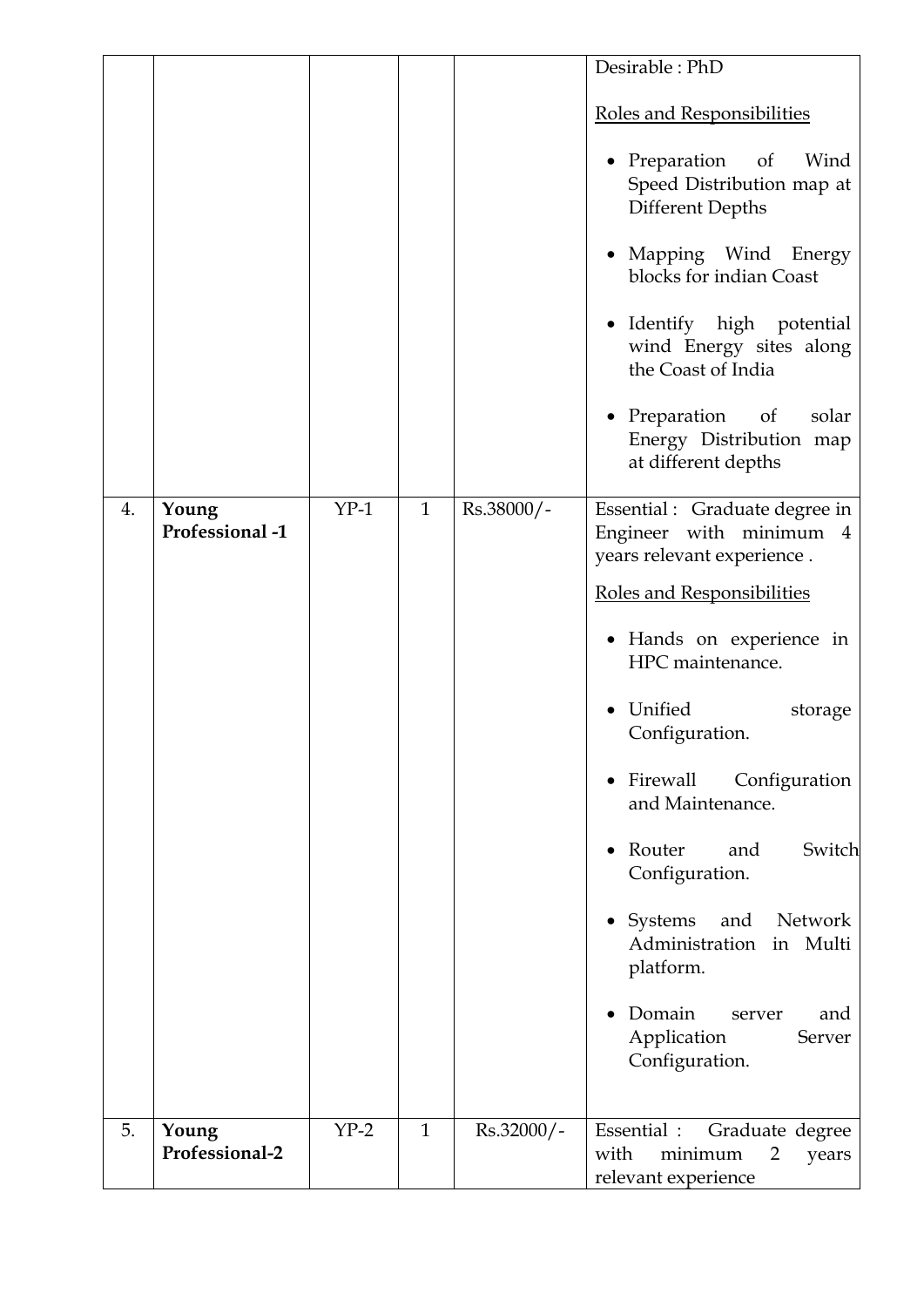|    |                         |        |              |              | Roles and Responsibilities<br>General<br>Office<br>Maintenance<br>• Housekeeping<br>and<br><b>Physical Security Services</b><br>• Power $(EB / Generator)$<br>• Pest Control Services<br>Electrical and Plumbing<br>Maintenance<br>Office<br>Equipment<br>$\bullet$<br>Maintenance                                                                                                                                                                                                                                                                                                                                                                                        |
|----|-------------------------|--------|--------------|--------------|---------------------------------------------------------------------------------------------------------------------------------------------------------------------------------------------------------------------------------------------------------------------------------------------------------------------------------------------------------------------------------------------------------------------------------------------------------------------------------------------------------------------------------------------------------------------------------------------------------------------------------------------------------------------------|
| 5. | Young<br>Professional-3 | $YP-3$ | $\mathbf{1}$ | $Rs.35000/-$ | Essential : Graduate degree in<br>any Discipline with 3 years<br>experience.<br>Need to have<br>good communication skill in<br>English<br>having<br>and<br>knowledge in Computers.<br>Desirable :<br>Communication<br>skill in Hindi and English.<br>Experience in relevant field<br>will be preferable.<br>Roles & Responsibilities :<br>• Personal Secretary to the<br>top Executive<br>Arranging<br>travel,<br>accommodation<br>and to<br>provide general assistance<br>during presentations<br>• Screening phone<br>calls,<br>enquiries<br>and requests,<br>and handling them when<br>appropriate;<br>Meeting and greeting<br>visitors at all levels of<br>seniority; |